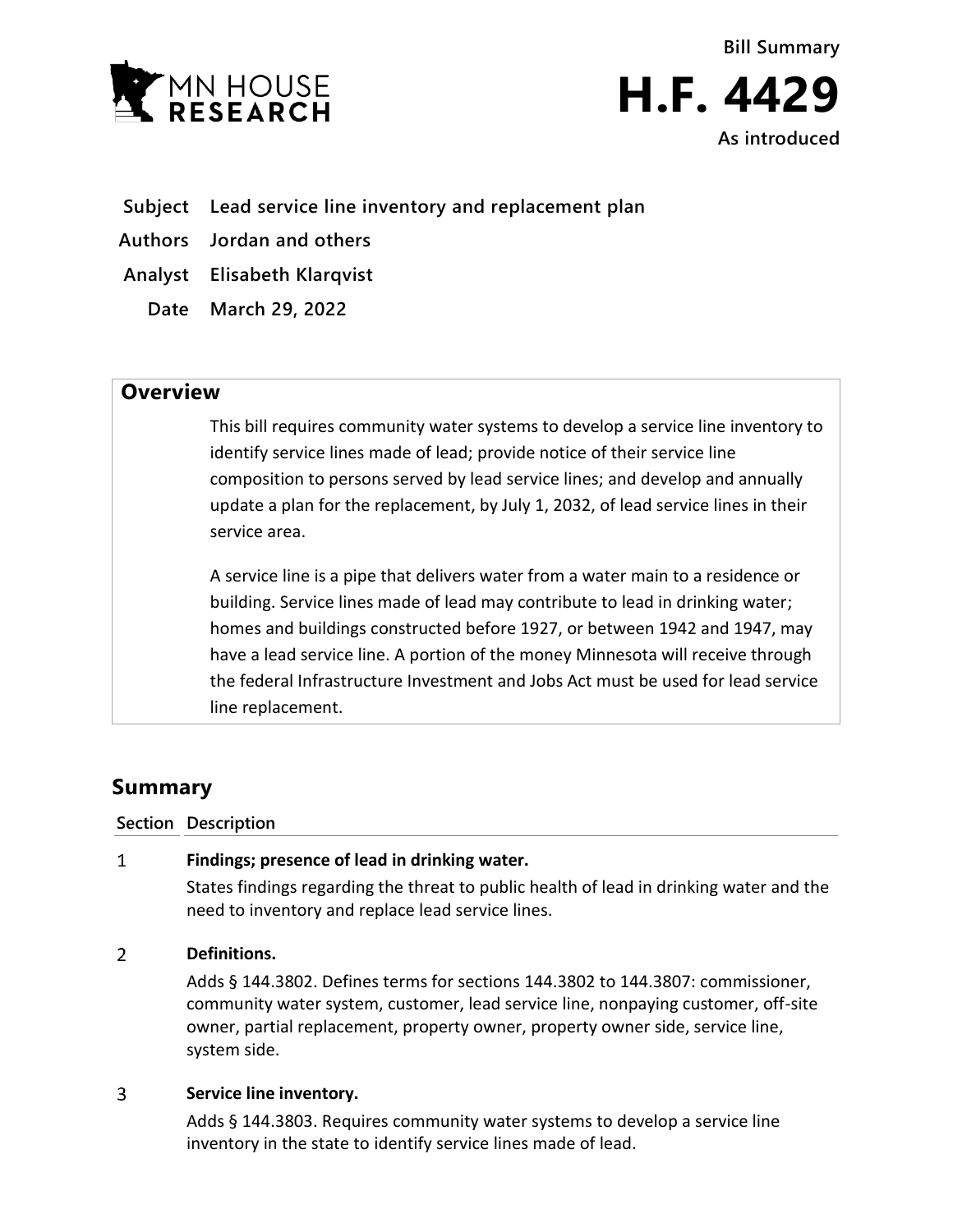### **Section Description**

**Subd. 1. Development of inventory.** Requires each community water system in the state to develop a service line inventory to identify service lines made of lead.

**Subd. 2. Initial count.** Requires community water systems to compile and submit to the commissioner, by September 1, 2022, an initial count of lead service lines and service lines of unknown composition, and the number of lead service lines planned to be replaced each year.

**Subd. 3. Initial inventory.** Requires community water systems to submit to the commissioner, by January 1, 2023, an initial service line inventory that includes the locations of identified and suspected lead service lines and service lines of unknown composition and other specified information. Following submission of this inventory, requires community water systems to use every reasonable method to locate lead service lines in the service area.

**Subd. 4. Updated inventory.** Requires community water systems to update lead service line inventories by July 1, 2023, and annually thereafter until all lead service lines in the service area are replaced. Lists information that must be included in the updated inventory, and allows the commissioner to require excavation to identify the composition of a service line if no other method can be used to identify service line composition.

**Subd. 5. Annual report.** Requires community water systems to report to the commissioner, information on their current service line inventory, progress in replacing lead service lines, and a statement that the community water system is in compliance with state law. These reports must be submitted beginning July 1, 2024, and annually thereafter until all lead service lines in the service area are replaced.

**Subd. 6. Public availability.** Requires community water systems to make their service line inventories available to government officials, and available on the website of the community water system or at another publicly accessible location.

### $\overline{4}$ **Written notice of service line composition.**

Adds § 144.3804. Establishes requirements for community water systems to provide notice of lead service lines to affected customers, nonpaying consumers, and off-site owners, and requires owners or operators of a multiunit dwelling served by a lead service line to provide notice to current and new residents of the multiunit dwelling.

**Subd. 1. Notice required.** Requires community water systems to provide customers and nonpaying consumers in the service area served by lead service lines, and off-site owners in the service area affected by lead service lines, with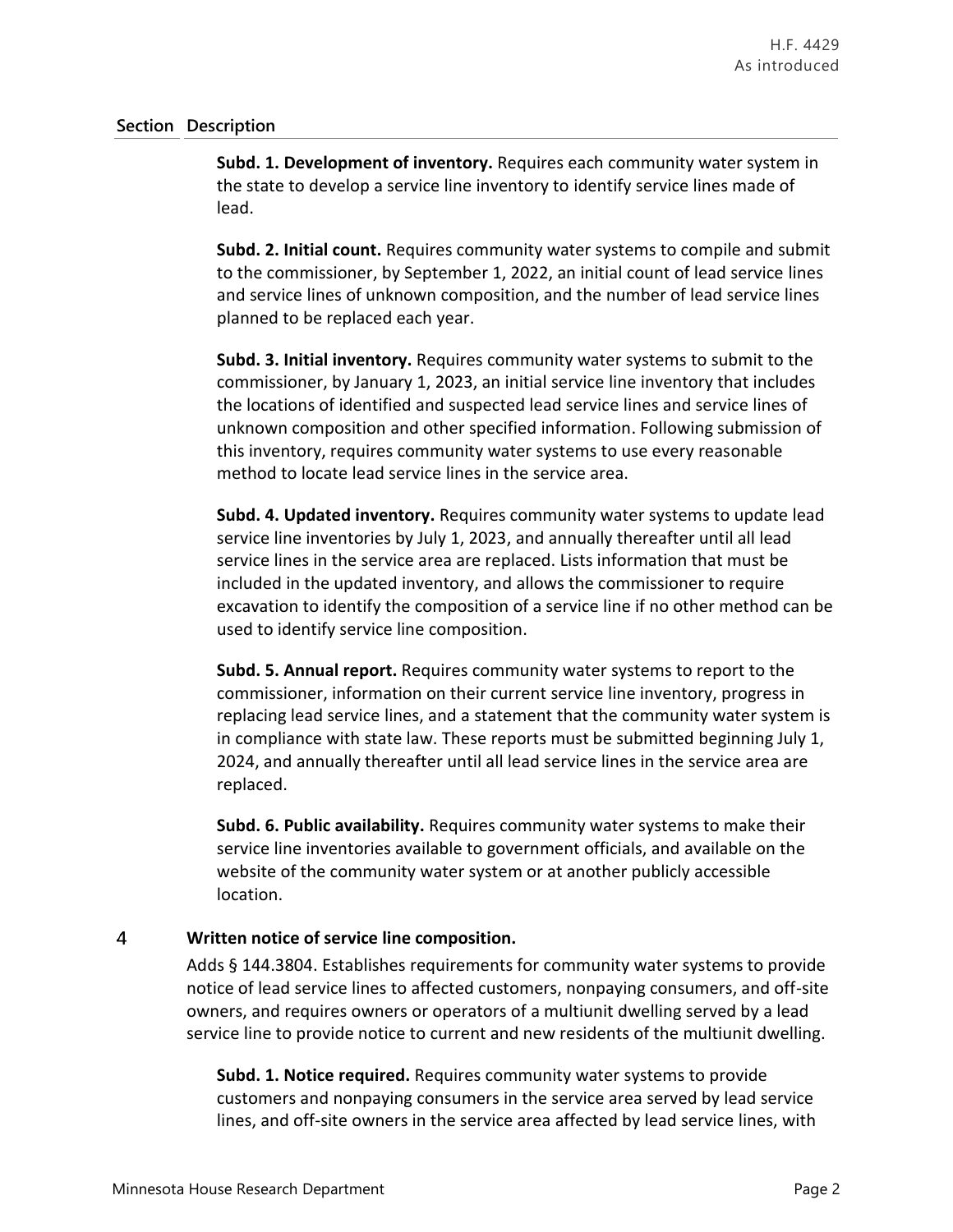### **Section Description**

written notice of lead service line composition. Specifies how the notice must be provided and content of the notice.

**Subd. 2. Notice for multiunit dwellings.** If an owner or operator of a multiunit dwelling receives a notice under this section, establishes requirements for the owner or operator to provide notice to current and new residents of the multiunit dwelling.

**Subd. 3. Other languages.** If a community water system serves a service area in which the primary language of ten percent or more of the residents is a language other than English, requires the notice required by this section to be provided in English and in the other languages used by ten percent or more of the residents.

### 5 **Plan to replace lead service lines.**

Adds § 144.3805. Requires community water systems to develop and annually update plans to replace all lead service lines by July 1, 2032; lists plan requirements; prohibits partial replacement of lead service lines except as a last resort; and allows community water systems to apply for extensions of targets or deadlines related to lead service line replacement.

**Subd. 1. Initial plan; updated plan.** Requires community water systems to submit an initial plan to the commissioner for lead service line replacement, and to annually update the plan to conform with the system's updated service line inventory until all lead service lines are identified and replaced.

**Subd. 2. Plan requirements.** Lists plan requirements, including providing average annual replacement of at least ten percent of all lead service lines identified in the initial replacement plan, and providing for replacement of all lead service lines in the service area by July 1, 2032. States that a community water system is encouraged to complete replacement of lead service lines by July 1, 2032, but allows a community water system to continue lead service line replacement until July 1, 2037, if necessary.

**Subd. 3. Partial replacement of lead service lines.** Except in emergencies or as a last resort, prohibits a community water system from partially replacing a lead service line.

**Subd. 4. Suspension of water service not permitted.** Prohibits suspension of a customer's water service solely because customer denied the community water system access to the property owner side of the lead service line for replacement.